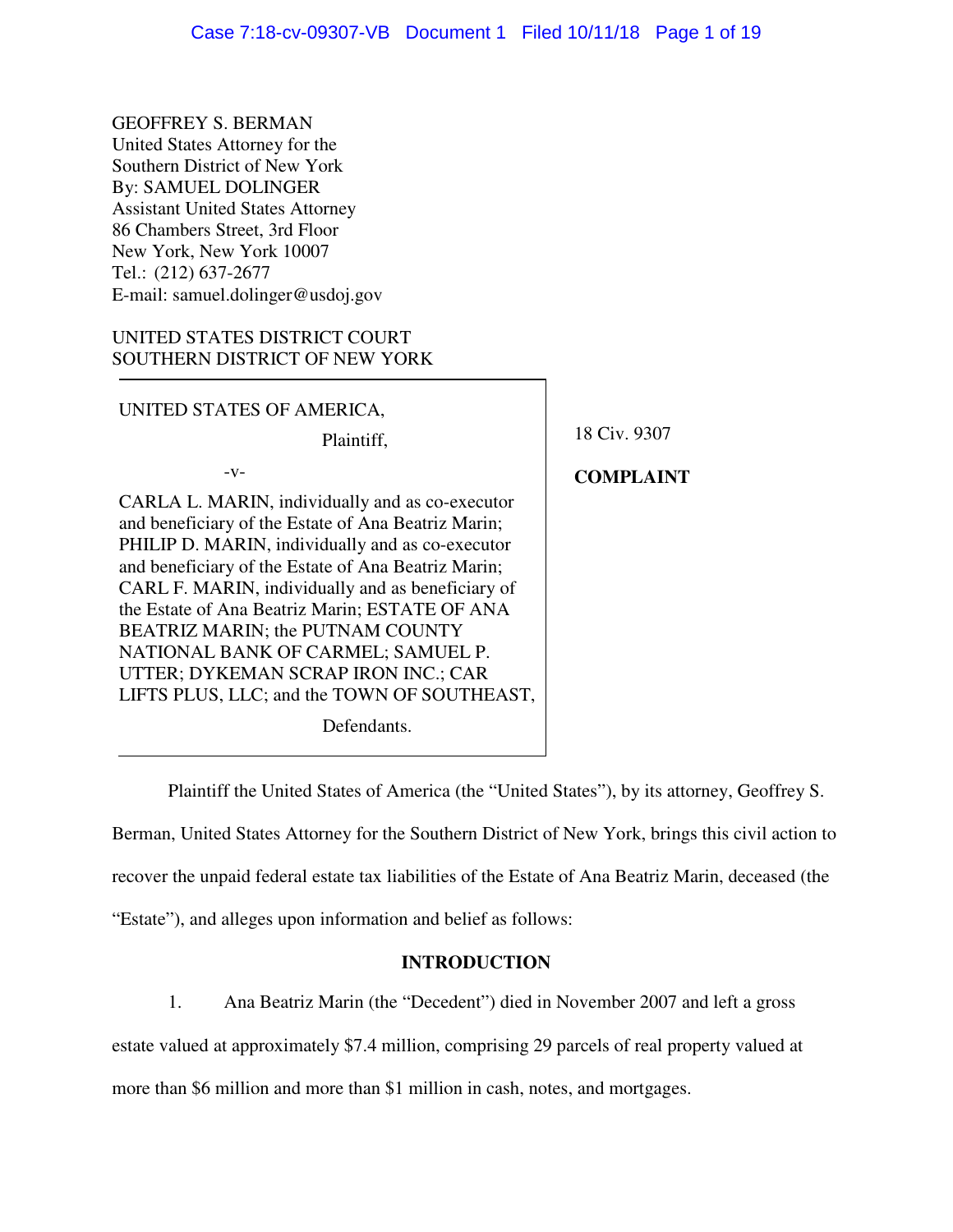## Case 7:18-cv-09307-VB Document 1 Filed 10/11/18 Page 2 of 19

2. The United States brings this civil action to reduce to judgment the unpaid federal estate tax liabilities of the Estate, which currently total more than \$2.5 million with penalties and interest, and to recover funds owed to the United States on account of those tax liabilities.

3. Defendants Carla L. Marin ("Carla Marin") and Philip D. Marin ("Philip Marin")—two of the Decedent's five children<sup>[1](#page-1-0)</sup>—acted as co-executors of the Estate between October 2009 and April 2014; after April 2014, Carla Marin has acted as sole executor. Since 2013, Carla Marin and Philip Marin, as fiduciaries of the Estate, failed to pay the estate taxes when they became due.

4. The United States seeks judgment against Carla Marin and Philip Marin individually, to the extent they distributed assets of the Estate to beneficiaries of the Estate or to creditors lacking priority ahead of the United States when there was an unpaid obligation of the Estate due to the United States, pursuant to 31 U.S.C. § 3713(b); and for disgorgement of any fees or payments Carla Marin and Philip Marin received due to their positions as fiduciaries of the Estate, given their breach of their fiduciary duties to the United States.

5. Further, the United States seeks judgment against Carla Marin, Philip Marin, and another of the Decedent's children, Carl F. Marin ("Carl Marin"), individually, to recover the Estate's unpaid federal estate tax liabilities from them to the extent they received transfers or distributions of property from the Estate before the payment of all taxes for which the Estate was liable, pursuant to 26 U.S.C. § 6324(a)(2) and Section 12-1.1 of the New York Estates, Powers and Trusts Law.

-

<span id="page-1-0"></span><sup>&</sup>lt;sup>1</sup> Two of Decedent's children, Debra Marin and Andrea Marin, are not parties herein. Upon information and belief, Debra and Andrea Marin no longer have an interest in the property of the Estate.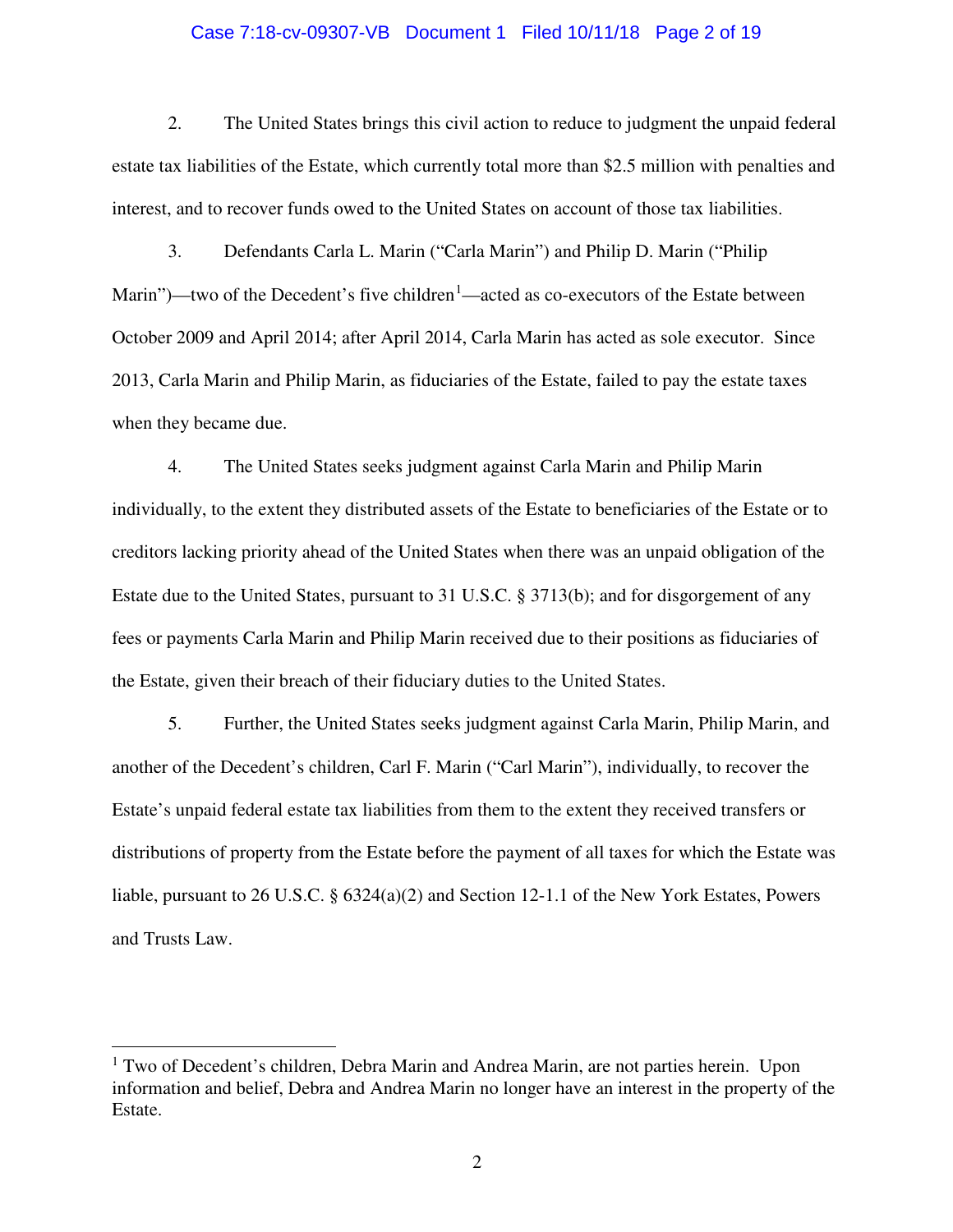## Case 7:18-cv-09307-VB Document 1 Filed 10/11/18 Page 3 of 19

6. Last, the United States seeks to foreclose on the real property of the Estate to repay the its federal estate tax debts, and requests that the Court appoint a receiver to marshal the Estate's assets, operate its real property as needed until it can be liquidated, and liquidate its real property and any of its other assets.

## **JURISDICTION AND VENUE**

7. The United States brings this suit pursuant to 26 U.S.C. §§ 7401, 7402, 7403, and 7404, at the direction of the Attorney General of the United States and at the request of, and with the authorization of, the Commissioner of the Internal Revenue Service ("IRS"), a delegate of the Secretary of the Treasury of the United States.

8. This Court has jurisdiction over this matter pursuant to 28 U.S.C. §§ 1331, 1340, 1345, and 26 U.S.C. §§ 7402(a), 7403(a), and 7404 because it arises under a federal internal revenue statute due to the neglect or refusal to pay federal estate taxes, and the United States is the plaintiff.

9. Venue is proper in the Southern District of New York pursuant to 28 U.S.C. §§ 1391(b) and 1396, because the tax liability giving rise to this action accrued in this district, the Estate's tax return was filed in or from this district, and a substantial part of the Estate's remaining assets—including 28 parcels of real property—are located in this district.

## **PARTIES**

8. Plaintiff is the United States of America.

9. Defendant the Estate of Ana Beatriz Marin is a decedent's estate, proceedings as to which occurred in the Surrogate's Court of the State of New York ("Surrogate's Court"), initially in Putnam County under index number 2007-207, and later in Dutchess County under index number 2012-181. The Estate's last known address is c/o Carla L. Marin, 65 Hill and Dale Road, Carmel, New York 10512.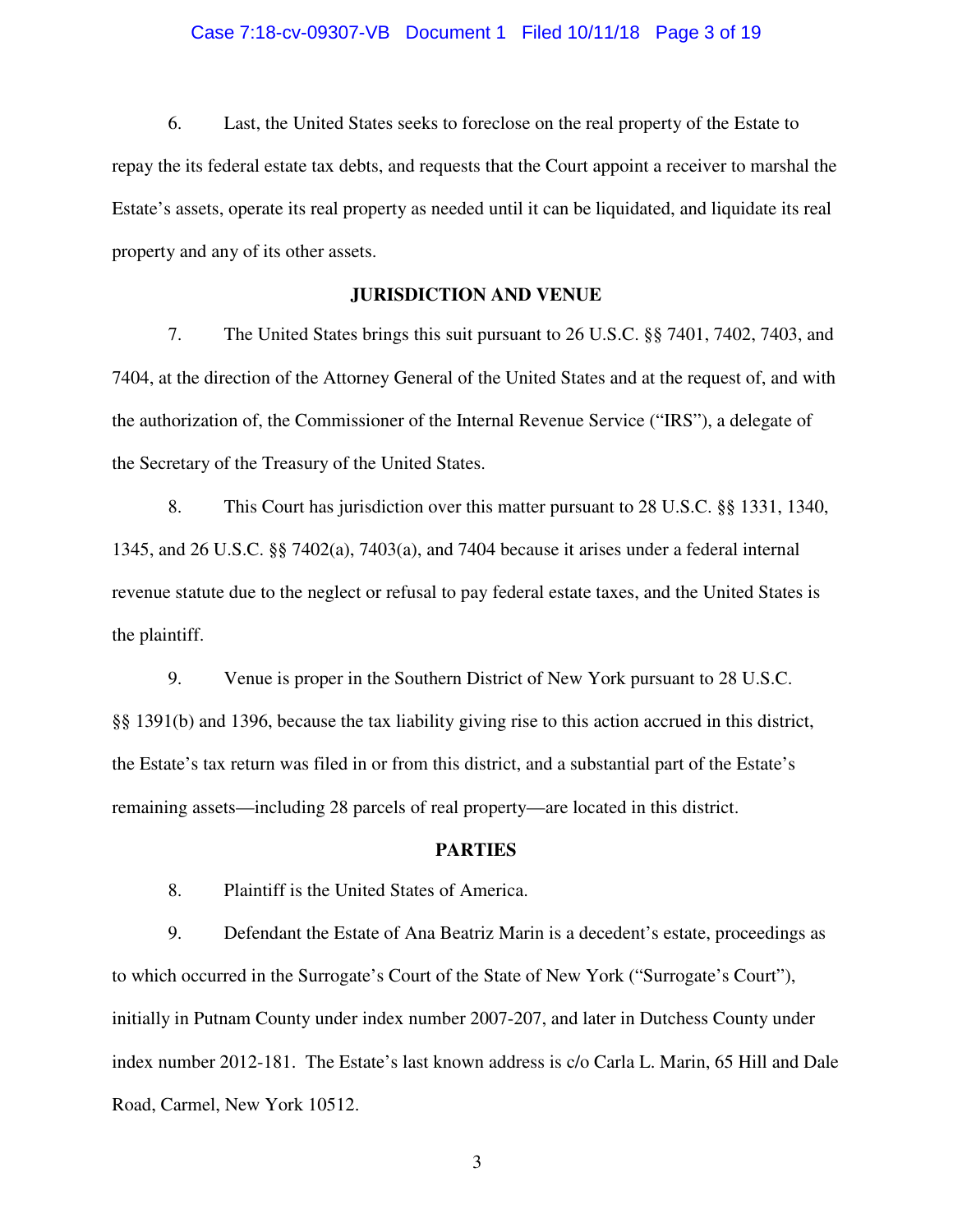## Case 7:18-cv-09307-VB Document 1 Filed 10/11/18 Page 4 of 19

10. Defendant Carla Marin is a natural person who serves as the executor of the Estate (and previously served as the co-executor of the Estate) and is also, on information and belief, a distributee and beneficiary thereof. Her last known address is 65 Hill and Dale Road, Carmel, New York 10512. Carla Marin may claim an interest in the properties upon which the United States seeks to foreclose its liens.

11. Defendant Philip Marin is a natural person who served as co-executor of the Estate between 2009 and 2014 and is also, on information and belief, a distributee and beneficiary thereof. His last known address is 10524 E. Freddy Street, Inverness, Florida 34450. Philip Marin may claim an interest in the properties upon which the United States seeks to foreclose its liens.

12. Defendant Carl Marin is a natural person who is, on information and belief, a distributee and beneficiary of the Estate. His last known address is 32 Lottie Road, Carmel, New York 10512. Carl Marin may claim an interest in the properties upon which the United States seeks to foreclose its liens.

13. Defendant the Putnam County National Bank of Carmel ("PCNB") is a federally insured financial institution with headquarters at 43 Gleneida Avenue, Carmel, New York 10512. Upon information and belief, PCNB holds or held mortgages on certain real estate owned by the Estate. PCNB is named in this suit because it may claim an interest in property upon which the United States seeks to foreclose its liens.

14. Defendant Samuel P. Utter is a natural person who, upon information and belief, holds or held a mortgage on certain real estate owned by the Estate. His last known address is 5831 Kingsfield Drive, Narvon, Pennsylvania 17555. Samuel Utter is named in this suit because he may claim an interest in property upon which the United States seeks to foreclose its liens.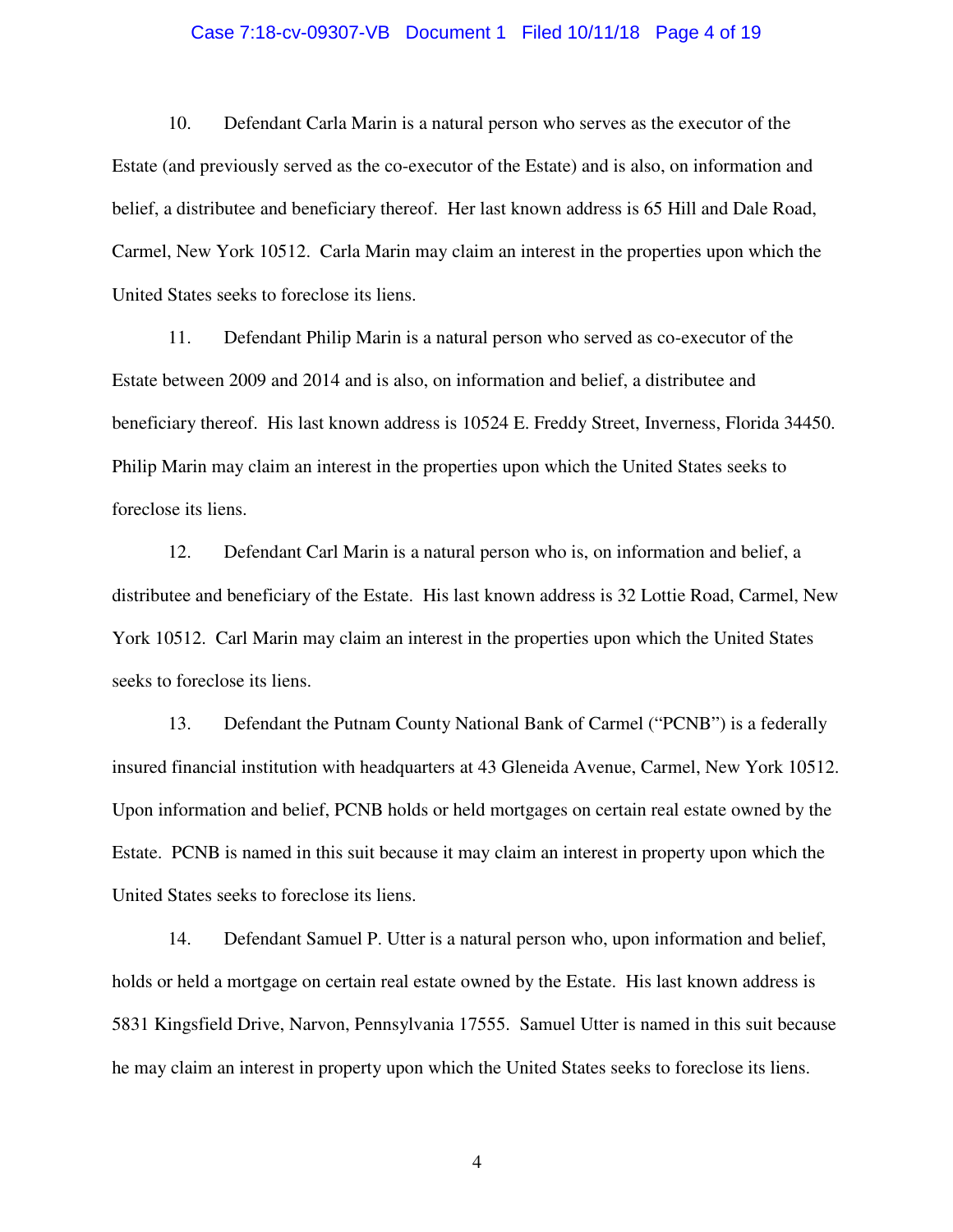## Case 7:18-cv-09307-VB Document 1 Filed 10/11/18 Page 5 of 19

15. Defendant Dykeman Scrap Iron Inc. is a dissolved New York corporation whose last known address is c/o Beatriz Marin, Route 312, Brewster, New York 10509. Dykeman Scrap Iron Inc. is named in this action because it may claim an interest in property upon which the United States seeks to foreclose its liens.

16. Defendant Car Lifts Plus, LLC, is a dissolved Connecticut Limited Liability Company whose last known address is c/o Starr L. Lorenzi, 261 Royal Coach Lane, Southbury, Connecticut, 06488. Car Lifts Plus, LLC, is named in this action because, upon information and belief, it holds or held a lien upon certain property of the Estate.

17. Defendant the Town of Southeast is a municipality in Putnam County, New York, with offices at 1360 Route 22, Brewster, New York 10509. The Town of Southeast is named in this suit because, upon information and belief, it is or was a judgment creditor of the Estate.

## **THE ESTATE AND ITS FEDERAL TAX LIABILITIES**

18. On or about November 5, 2007, Decedent Ana Beatriz Marin died.

19. The Decedent left a handwritten will (the "Will") dated June 2000.

20. The Will appointed Carla Marin and Philip Marin as co-executors. However, upon information and belief, due to a dispute over the authenticity of the Will, a temporary administrator was appointed.

21. On or about February 27, 2008, the Surrogate's Court appointed non-party William Carlin as Temporary Administrator of the Estate (the "Temporary Administrator").

22. In August 2008, the Temporary Administrator filed an estate tax return, IRS Form 706, on behalf of the Estate (the "Estate Tax Return"). According to the Estate Tax Return, the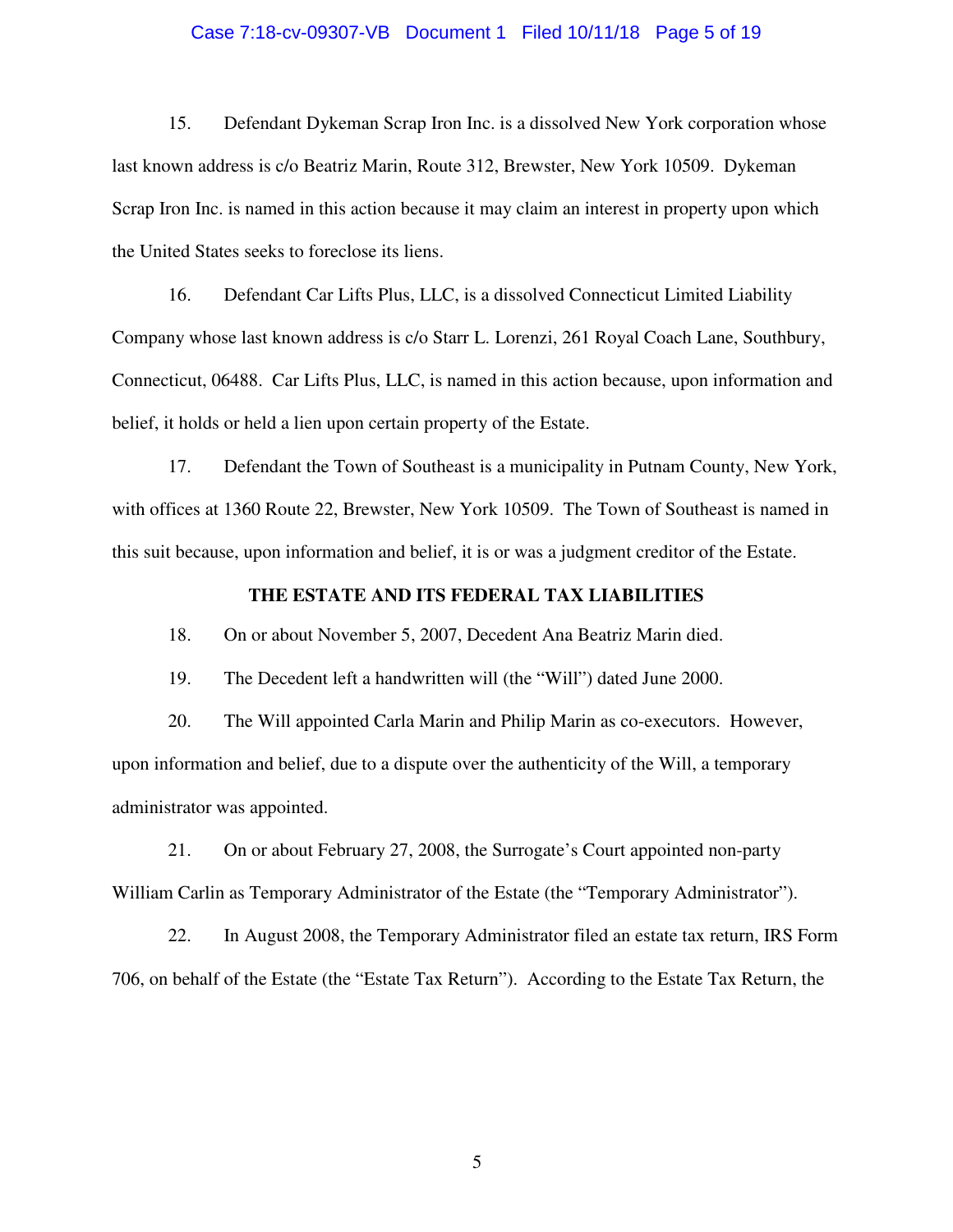## Case 7:18-cv-09307-VB Document 1 Filed 10/11/18 Page 6 of 19

Estate owned 29 parcels of real property (the "Estate Properties"), with a total fair market value of \$6,[2](#page-5-0)98,500.<sup>2</sup>

23. Additionally, the Estate Tax Return reported that the Estate's cash, notes, and mortgages were worth a combined \$1,134,985, and the Estate owned miscellaneous personal property worth \$5,000, which combined with the Estate Properties for a gross estate worth \$7,438,485.

24. The Estate's debts—including funeral expenses, debts of the Decedent, and mortgages on certain Estate Properties—reportedly totaled \$695,099.

25. Based on the Estate Tax Return, the IRS assessed approximately \$1.87 million in estate taxes against the Estate on October 13, 2008.

## **THE ESTATE'S ELECTION TO PAY TAX IN INSTALLMENTS**

26. Section 6166 of the Internal Revenue Code permits executors of certain estates to elect to defer the payment of the portion of the estate tax attributable to a closely held business for five years, such that the estate pays only interest on that amount during the first five years, and then repays the remaining tax in up to ten equal annual installments. *See* 26 U.S.C.  $§ 6166(a), (f).$ 

27. In conjunction with the filing of the Estate Tax Return, the Temporary Administrator elected to pay the Estate's taxes in installments under § 6166.

28. With the return, the Temporary Administrator also made a payment of the nondeferred portion of the tax, which totaled \$119,340.

 $\overline{a}$ 

<span id="page-5-0"></span> $2$  Twenty-eight of the Estate Properties are located in Putnam and Dutchess Counties, in New York; one is located in Fairfield County, Connecticut.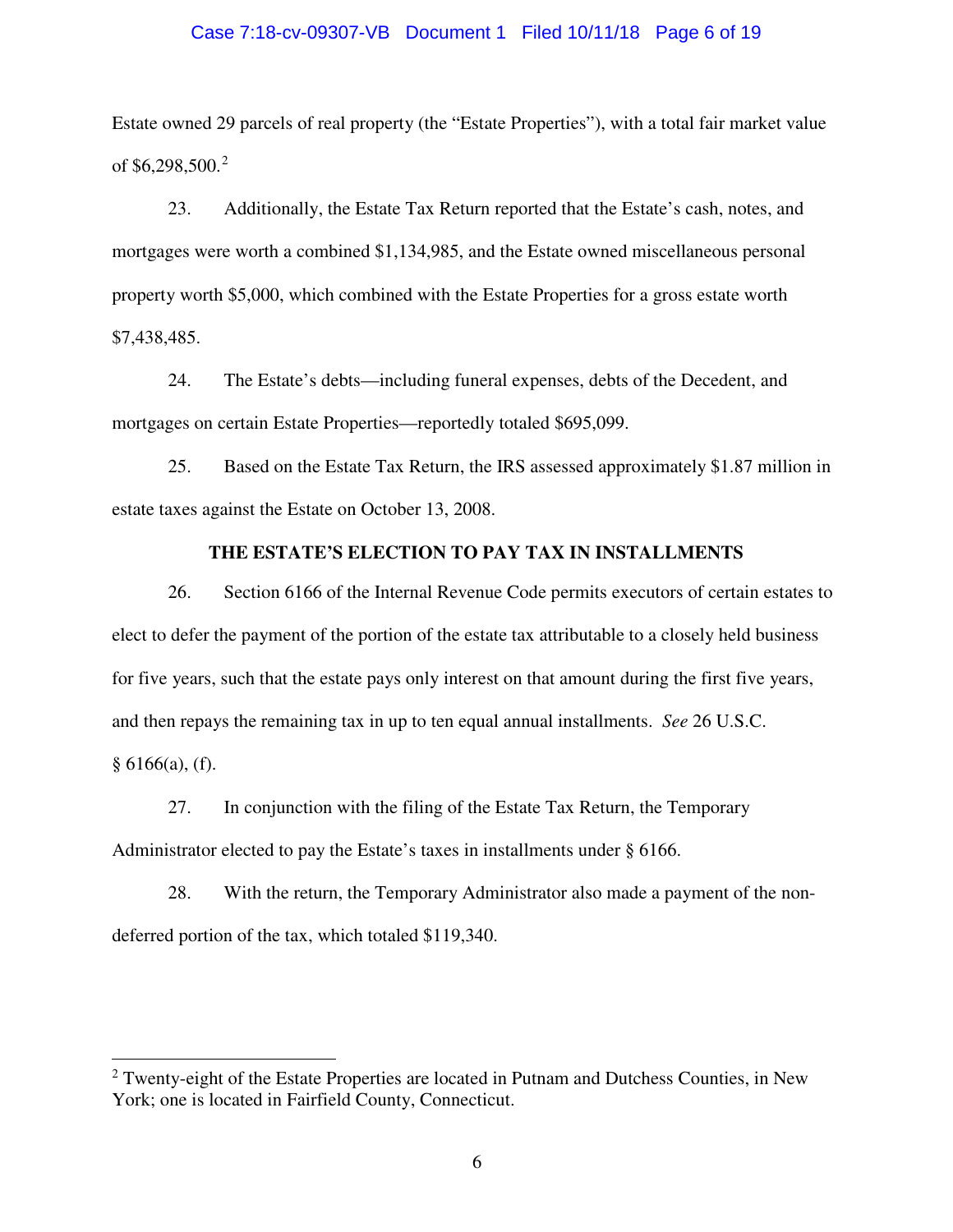## Case 7:18-cv-09307-VB Document 1 Filed 10/11/18 Page 7 of 19

29. In 2008 the IRS notified the Estate (through its Temporary Administrator and its tax preparer) that in order to maintain the Estate's deferral of taxes under § 6166, it would be required either to provide a security bond under 26 U.S.C. § 6165, or to consent to a special lien under 26 U.S.C. § 6324A, to ensure that the interest of the United States would be protected by collateral during the installment agreement.

30. In July 2009, the Temporary Administrator made an interest payment of approximately \$38,000 to the IRS on behalf of the Estate.

## **APPOINTMENT OF CARLA MARIN AND PHILIP MARIN AS CO-EXECUTORS**

31. On October 16, 2009, the Surrogate's Court issued letters testamentary to Carla Marin and Philip Marin, appointing them as co-executors of the Estate.

32. As co-executors, Carla Marin and Philip Marin owed, and as executor Carla Marin continues to owe, a fiduciary duty to the Estate and to its creditors, including the United States.

33. As co-executors, Carla Marin and Philip Marin had, and as executor Carla Marin continues to have, power over, and access to, the funds of the Estate, including the power to make distributions or payments out of the Estate and the power to prevent such payments and distributions.

34. As co-executors, Carla Marin and Philip Marin had, and as executor Carla Marin continues to have, power over, and access to, the books and records of the Estate, including the power to verify that all debts of the Estate were paid according to their respective legal priorities.

35. As co-executors, Carla Marin and Philip Marin had, and as executor Carla Marin continues to have, the ability to determine whether the Estate had paid all outstanding federal tax liabilities and the duty to ensure that any unpaid federal tax liabilities be accorded the priority in payment required by federal statute, 31 U.S.C. § 3713.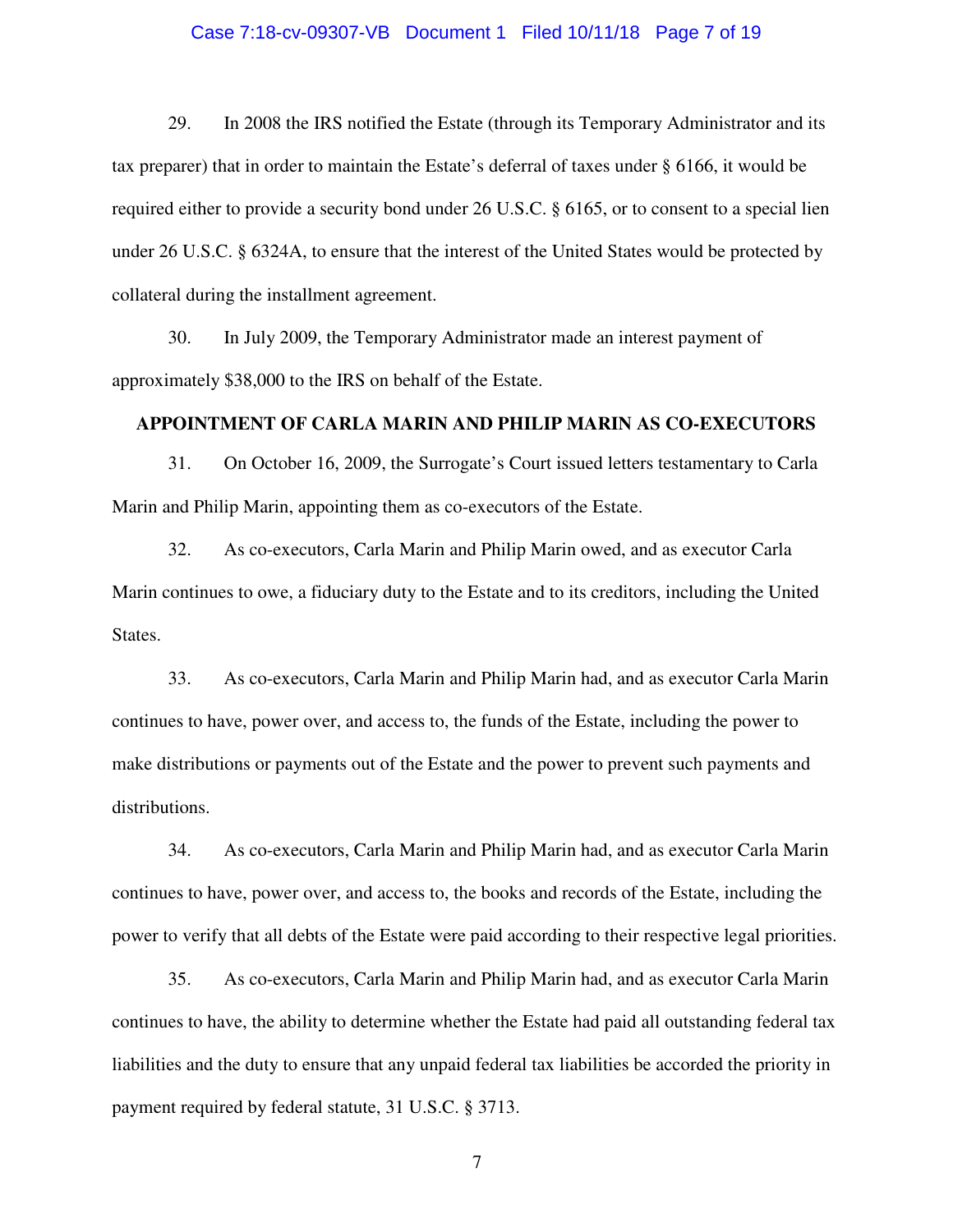## Case 7:18-cv-09307-VB Document 1 Filed 10/11/18 Page 8 of 19

36. After an audit, the IRS made an additional estate tax assessment of approximately \$245,000 on August 30, 2010, bringing the total estate tax liability to \$2,114,400. Carla Marin, in her capacity as co-executor, consented to the assessment of the additional tax.

37. Based on the additional assessment, additional estate tax of approximately \$57,600 became due immediately, which Carla Marin and Philip Marin, in their capacities as coexecutors, paid on behalf of the Estate in September 2010.

38. Carla Marin made annual interest-only payments on behalf of the Estate, in her capacity as co-executor, in 2010, 2011, and 2012. The amounts of these payments varied between approximately \$31,000 and approximately \$35,000.

39. As early as the Estate's second operating year, however, it became apparent to the Estate's accountant that the Estate's ability to meet the terms of the § 6166 installment agreement was in jeopardy.

40. From October 2010 through July 2012, the IRS sent a number of letters—many of which went unanswered—to the Estate's accountant, in an attempt to determine whether the Estate could assure that the United States' interest in the Estate's property was sufficiently protected, either through a security bond under § 6165 or through the Estate's consent to a special lien under § 6234A.

41. The IRS's letter in July 2012 warned that if the Estate did not provide documents demonstrating either a security bond or consent to a special lien under § 6234A, the IRS would have no alternative but to begin processing the default of the Estate's § 6166 election. The July 2012 letter was copied, *inter alia*, to Carla Marin, Philip Marin, and Carl Marin.

42. On January 31, 2013, the IRS sent a formal notice of its intent to terminate the Estate's § 6166 election and demand immediate payment of the estate taxes owed.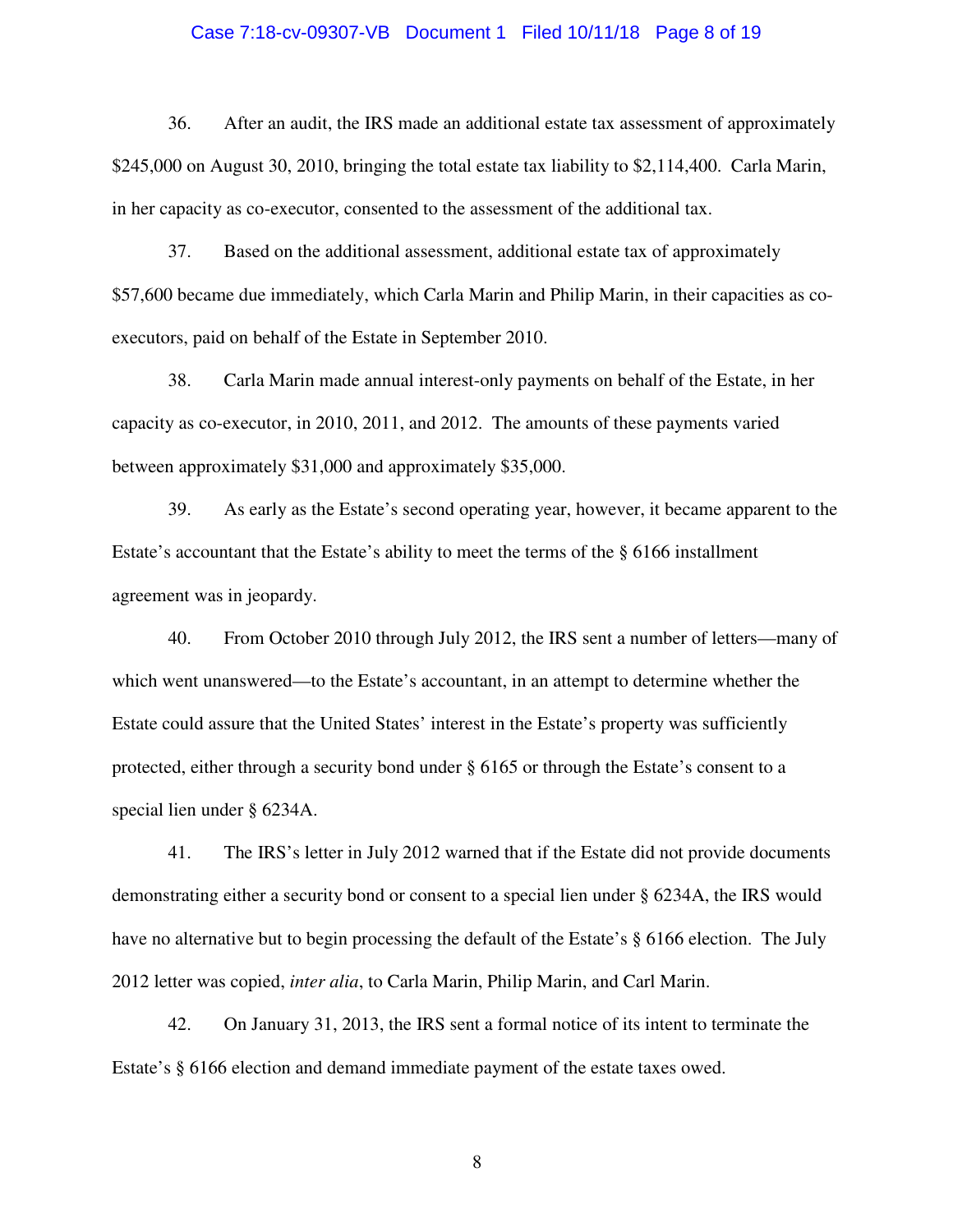## Case 7:18-cv-09307-VB Document 1 Filed 10/11/18 Page 9 of 19

43. In the summer of 2013, when the first installment of taxes plus interest became due under the still-pending installment agreement, the Estate—and in particular, its co-executors, Carla Marin and Philip Marin—failed to make the necessary payment when due.

44. In April 2014, the Surrogate's Court revoked the letters testamentary issued to Philip Marin and removed him as co-executor of the Estate, after he failed to file a formal accounting of his actions as co-executor and further failed appear in response to an order to show cause issued by the Surrogate's Court. Carla Marin remained as the sole executor.

45. In or around July 2014, the IRS formally terminated the Estate's § 6166 election.

46. Between December 2014 and March 2015, the IRS filed notices of federal tax lien against the Estate in Putnam and Dutchess Counties in New York; in Fairfield, Connecticut; and elsewhere.

47. On December 2, 2014, the IRS sent the Estate, through its executor Carla Marin, a Notice of Federal Tax Lien Filing. The notice alerted her that the Estate had the right to request an administrative hearing known as a collection due process hearing to appeal the collection action, but if it wanted such a hearing, was required to request one no later than January 9, 2015.

48. In February 2015, the IRS notified the Estate that its estate taxes were due, owing, and unpaid, and that as of the end of that month, the taxes, penalties and interest totaled over \$2.5 million.

49. On February 4, 2015, the IRS notified the Estate, through its executor Carla Marin, of its intent to levy to collect the estate taxes. The notice alerted the Estate that it had the right to a collection due process hearing regarding the IRS's proposed levy, but if it wanted one, it was required to submit a request for such a hearing within 30 days of the date of the letter, or by March 6, 2015.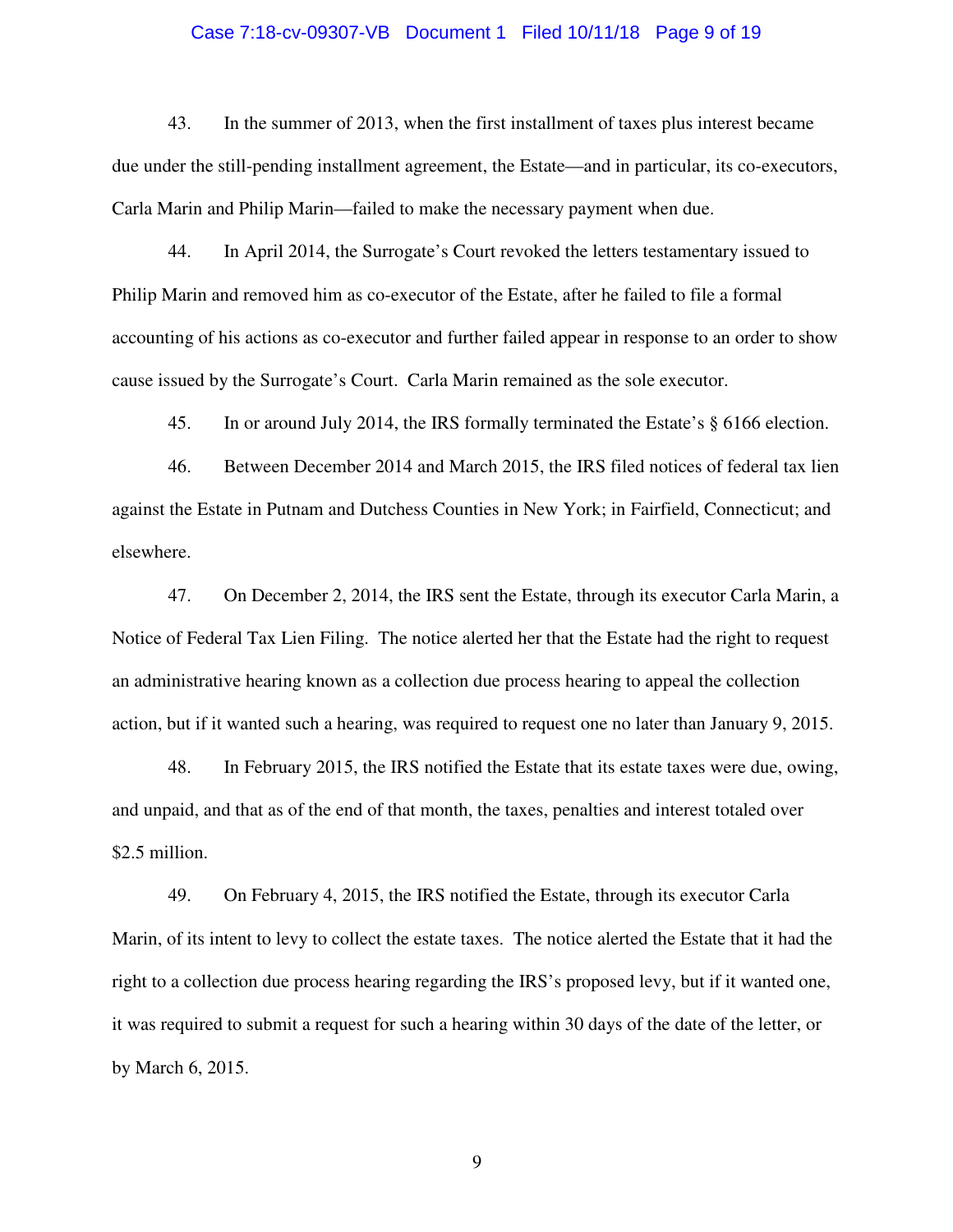## Case 7:18-cv-09307-VB Document 1 Filed 10/11/18 Page 10 of 19

50. The Estate, through its executor Carla Marin, did not timely seek a collection due process hearing either for the notices of federal tax lien or for the proposed levies, and Carla Marin's request for an equivalent hearing was subsequently withdrawn.

51. Additionally, Carla Marin and Philip Marin, when serving in their capacities as fiduciaries of the Estate, failed to file any income tax return on behalf of the Estate for fiscal years ending 2010 to the present, despite the fact that Carla Marin has reported to the Surrogate's Court that the Estate has earned income of more than \$2 million since October 2009.

52. According to the records of the Surrogate's Court, there has been no filing in or action by that court since May 2017.

53. Prior to that time, several proceedings took place in the Surrogate's Court, including (1) an accounting by the Temporary Administrator; (2) an interim accounting by Carla Marin; and (3) another beneficiary's request for the appointment of a special fiduciary or receiver.

54. According to the records of the Surrogate's Court, however, all three of these proceedings were terminated, withdrawn, and/or settled between March and May 2017.

55. Upon information and belief, there is no ongoing proceeding in the Surrogate's Court with which this action will interfere.

## **RECEIPT OF ESTATE PROPERTY BY CARLA, PHILIP, AND CARL MARIN**

56. A significant portion of the cash left by the Decedent was contained in accounts marked "ITF," or "in trust for," certain of the Estate's beneficiaries.

57. Upon information and belief, such ITF accounts were made payable to a beneficiary by the Decedent during the Decedent's lifetime, and then control of the account passed immediately upon the Decedent's death to the ITF beneficiary.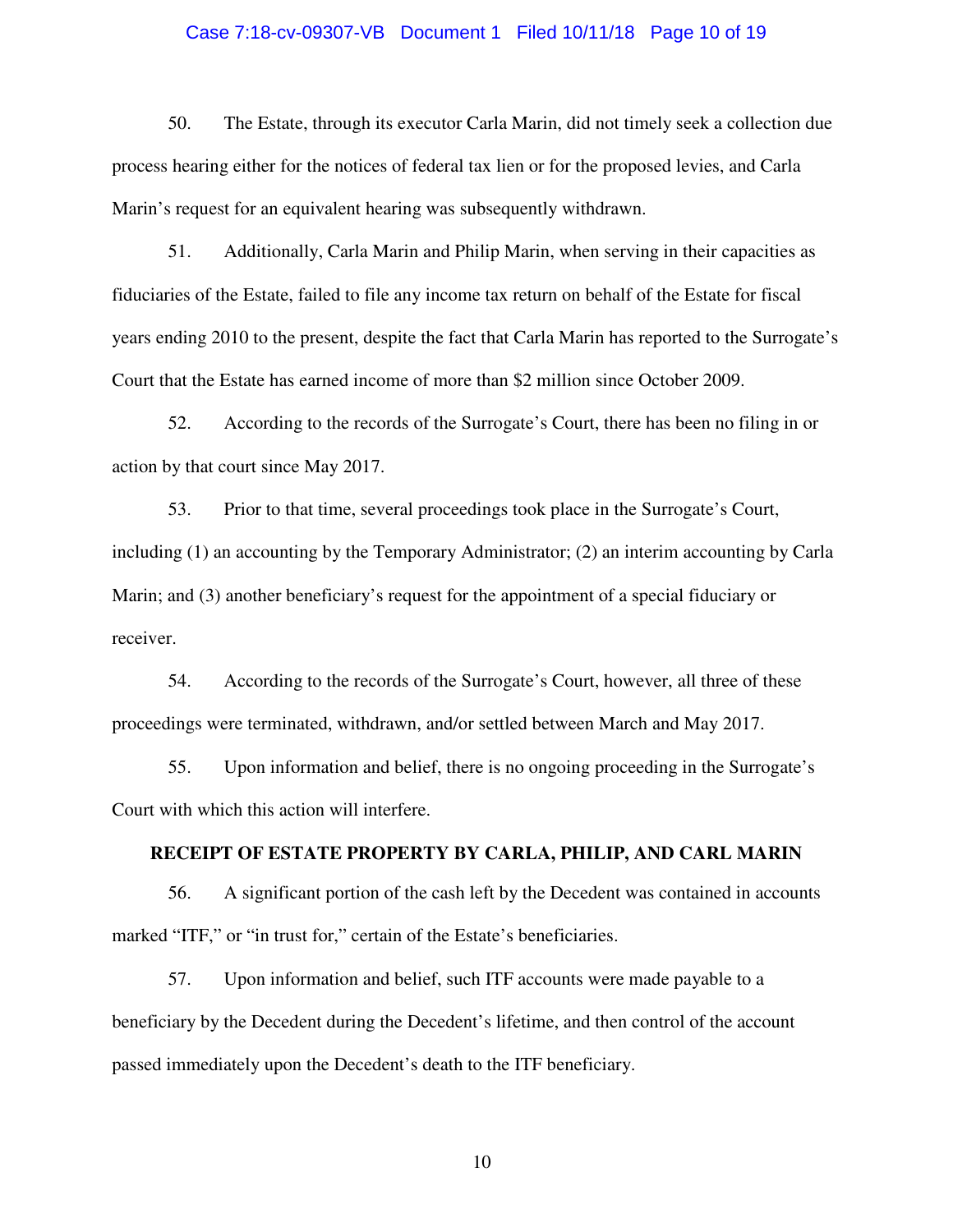# Case 7:18-cv-09307-VB Document 1 Filed 10/11/18 Page 11 of 19

58. According to the Estate Tax Return, Carla Marin alone received more than \$642,000 from ITF accounts; Carl Marin received more than \$20,000; and Philip Marin received more than \$8,000.

59. As co-executors, Carla Marin and Philip Marin had, and as executor Carla Marin continues to have, power over, and access to, the books and records of the Estate, including the power to verify whether additional Estate property and funds have been distributed to these individuals or others.

# **USE OF ESTATE PROPERTY AND INCOME TO PAY NONTAX ESTATE DEBTS**

60. Upon information and belief, in the period between the IRS's initial assessment of estate taxes in October 2008 and the present, the Estate—through its representatives, including co-executors Carla Marin and Philip Marin—continued to collect rents and proceeds from the Estate Properties.

61. Upon information and belief, the Estate has also continued collecting payments on certain mortgage notes that it holds.

62. Upon information and belief, the Estate received funds from the settlement of a wrongful death claim of the Estate and distributed them to beneficiaries, despite the Estate's outstanding estate tax debt.

63. Upon information and belief, the Estate—both before and after receiving notice that the estate tax was due and owing to the IRS—has continued to pay debts to creditors who did not have priority ahead of the United States, despite the Estate's outstanding estate tax debt.

64. At the conclusion of an accounting proceeding in May 2017, the Surrogate's Court concluded that between October 16, 2009, and December 31, 2016—during the period when Carla Marin and Philip Marin acted as co-executors until April 2014, and subsequently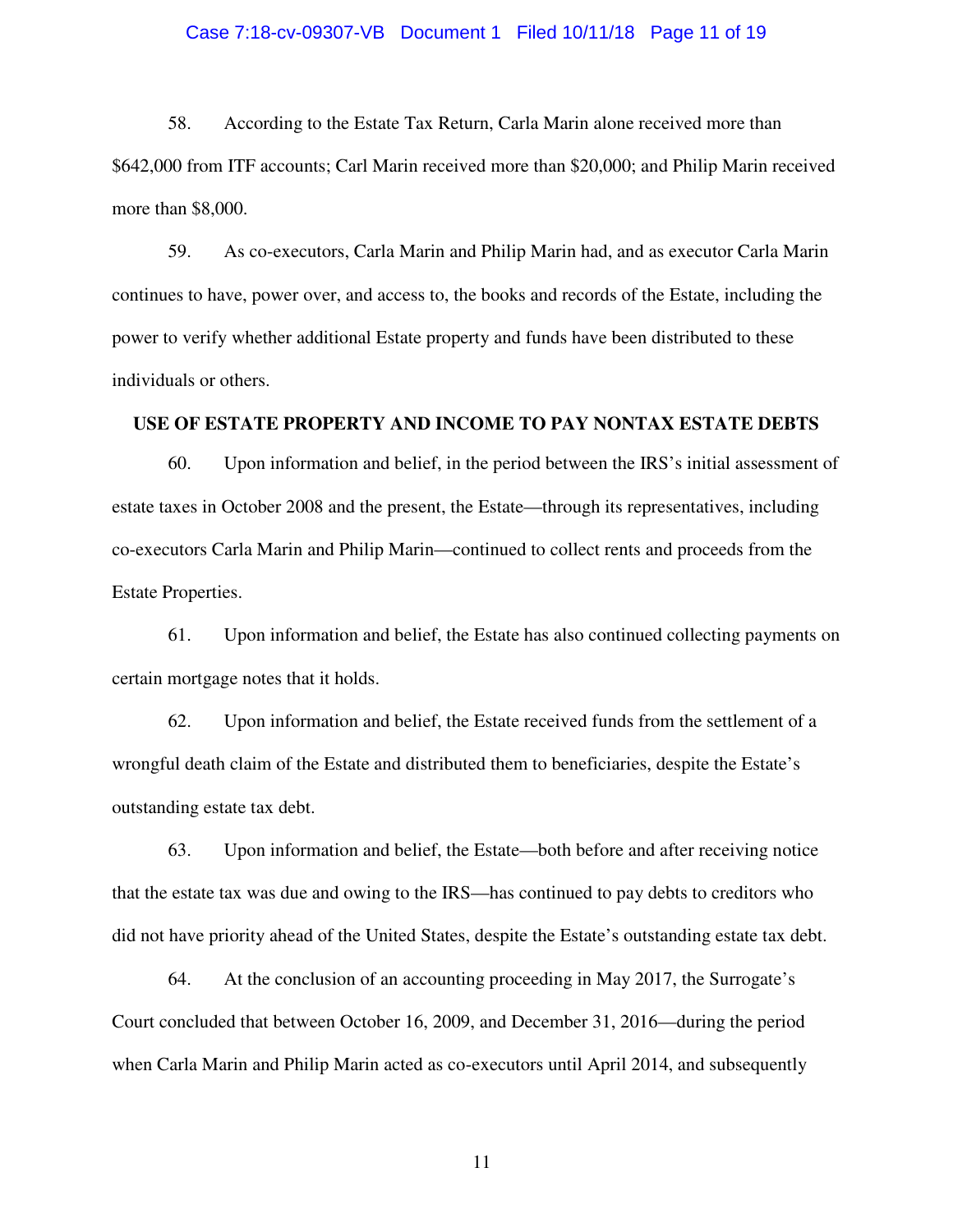## Case 7:18-cv-09307-VB Document 1 Filed 10/11/18 Page 12 of 19

when Carla Marin acted as sole executor—the Estate received income totaling more than \$2 million, and also paid out sums totaling more than \$2 million.

# **COUNT I Reduce to Judgment Outstanding Tax Liabilities of the Estate**

65. The allegations in paragraphs 1 through 64 are repeated and realleged as though set forth fully herein.

66. On October 13, 2008, and August 30, 2010, the IRS properly assessed certain federal estate taxes against the Estate.

67. To date, these taxes—plus accrued interest, penalties, and fees as permitted by law, less amounts remitted as set out above—remain unpaid.

68. Interest, penalties, and fees on the Estate's unpaid estate tax liability continue to accrue.

69. Accordingly, the United States is entitled to an order reducing the Estate's unpaid estate tax liability to judgment.

## **COUNT II**

# **Personal Liability Against Carla Marin and Philip Marin Pursuant to 31 U.S.C. § 3713**

70. The allegations in paragraphs 1 through 69 are repeated and realleged as though set forth fully herein.

71. Pursuant to 31 U.S.C. § 3713, the United States has a priority to be paid first from the property of the Estate.

72. Upon information and belief, when serving as co-executors for the Estate, Carla Marin and Philip Marin—and later Carla Marin, in her capacity as sole executor of the Estate distributed property of the Estate to themselves and others before paying claims of the government, in derogation of the priority of the claim of the United States established by 31 U.S.C. § 3713.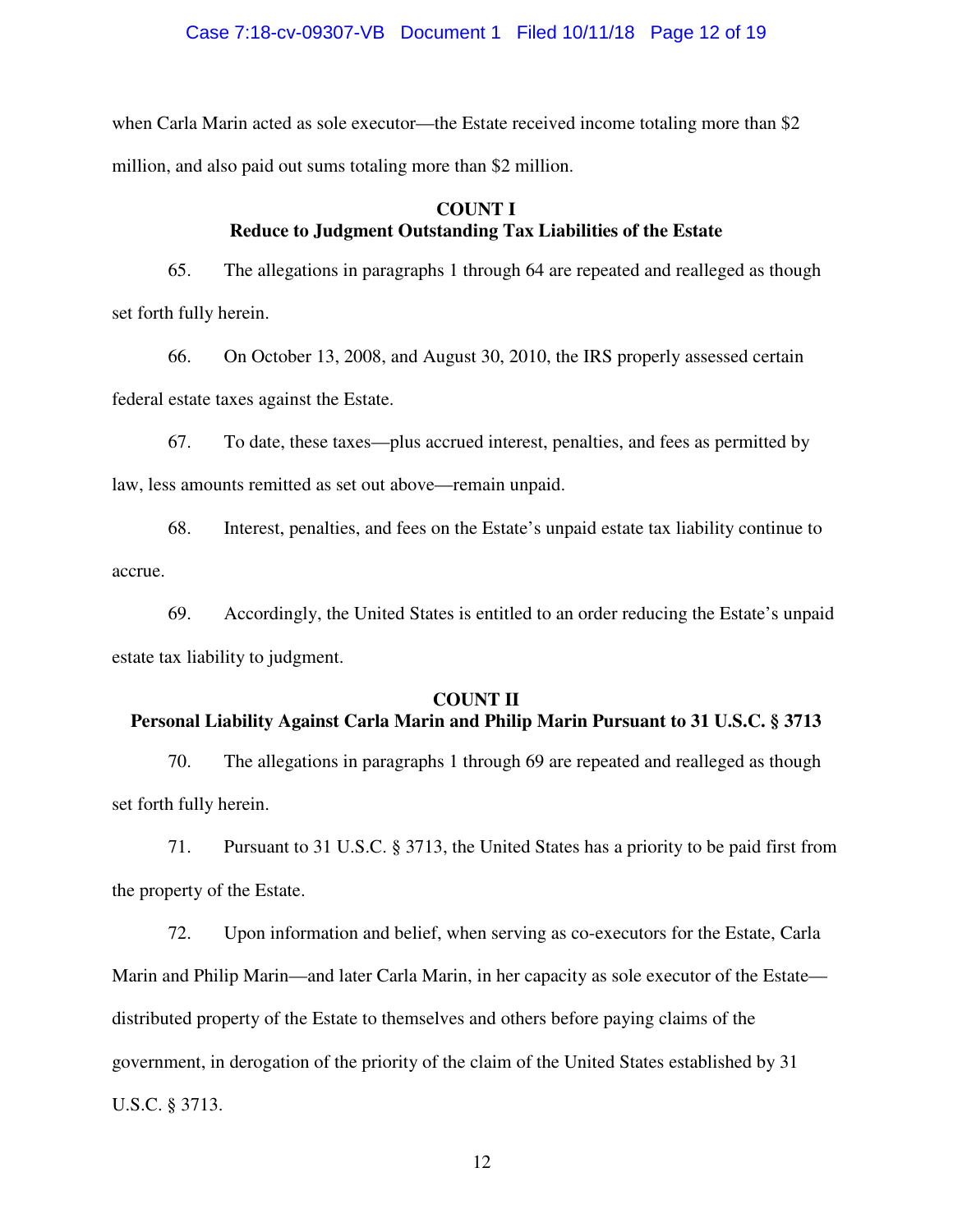#### Case 7:18-cv-09307-VB Document 1 Filed 10/11/18 Page 13 of 19

73. "A representative of . . . an estate . . . paying any part of a debt of the . . . estate before paying a claim of the Government is liable to the extent of the payment for unpaid claims of the Government." 31 U.S.C. § 3713(b).

74. As co-executors, Carla Marin and Philip Marin were, and as executor Carla Marin continues to be, representatives of the Estate, within the meaning of 31 U.S.C. § 3713(b).

75. At all relevant times, Carla Marin and Philip Marin had, and Carla Marin continues to have, knowledge of the Estate's unpaid tax liabilities or notice of facts that would lead a reasonably prudent person to inquire as to the existence of the unpaid tax liabilities.

76. Notwithstanding such knowledge or notice, Carla Marin and Philip Marin, upon information and belief, paid or permitted the payment of debts or distributions from the Estate to non-priority creditors and beneficiaries.

77. Pursuant to 31 U.S.C. § 3713(b), Carla Marin and Philip Marin are personally liable for the lesser of the outstanding federal tax liabilities of the Estate or the amount they caused the Estate to pay to parties other than the United States while they were serving as representatives of the Estate.

78. The Estate's federal tax liabilities remain unpaid.

79. Accordingly, the United States is entitled to judgment that Carla Marin and Philip Marin are each personally liable in the amount of payments from the Estate (excluding any payments to parties with priority claims senior to the United States) that they made or permitted, up to the amount of the Estate's unpaid federal tax liabilities.

# **COUNT III Disgorgement Against Carla Marin and Philip Marin**

80. The allegations in paragraphs 1 through 79 are repeated and realleged as though set forth fully herein.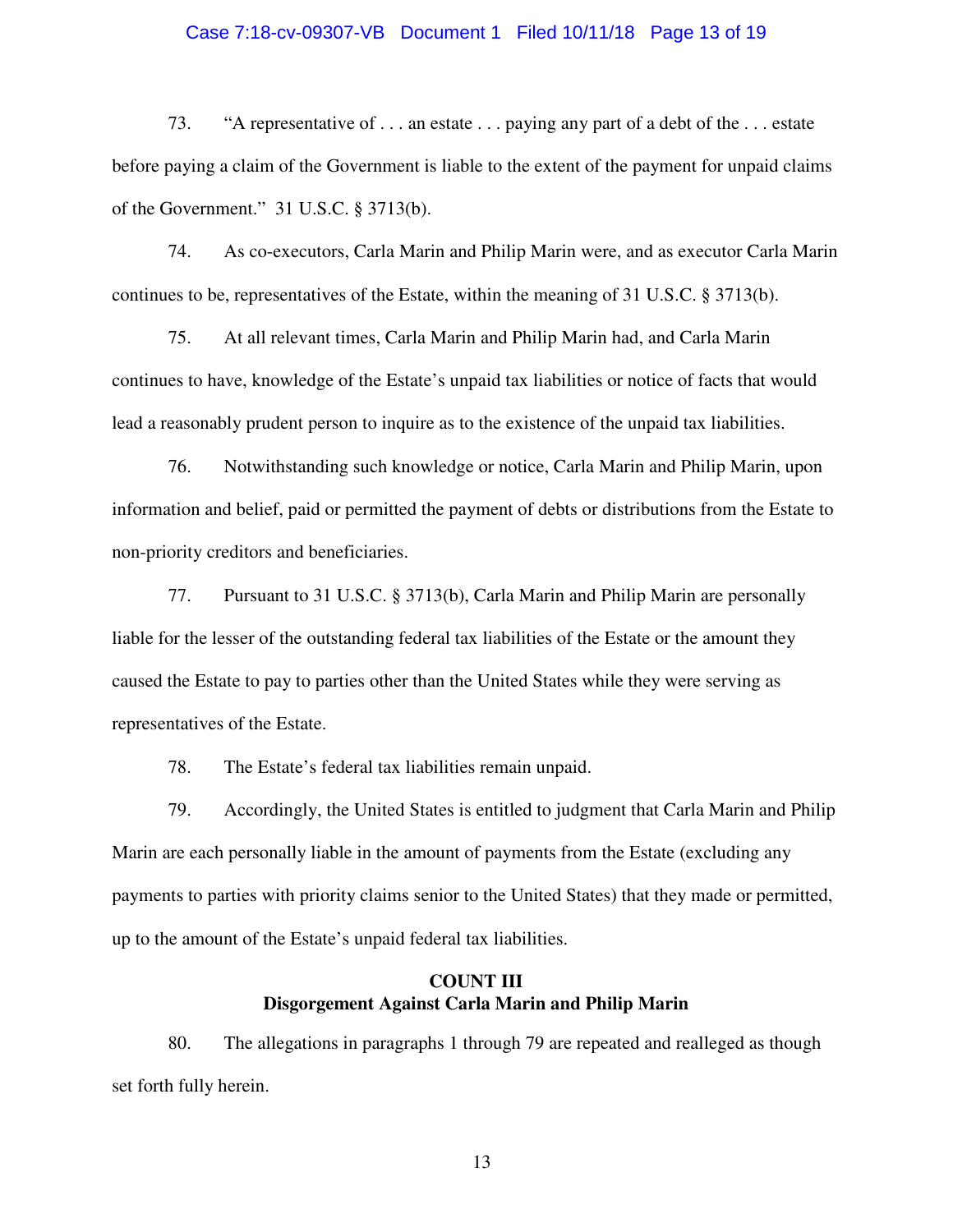#### Case 7:18-cv-09307-VB Document 1 Filed 10/11/18 Page 14 of 19

81. As co-executors of the Estate, Carla Marin and Philip Marin were, and as executor Carla Marin was and continues to be, each a fiduciary owing a duty of loyalty, good faith, and care to the United States, as a creditor of the Estate.

82. Upon information and belief, Carla Marin and Philip Marin breached their fiduciary duties to the United States by paying or permitting to be paid debts of lower priority (including but not limited to distributions to beneficiaries) instead of the Estate's outstanding federal tax liabilities, when they knew or should have known that the Estate's federal tax liabilities had not been paid in full, while serving as the Estate's fiduciaries.

83. In light of these breaches of fiduciary duty, to the extent that Carla Marin and Philip Marin have received commissions, fees or other payments in connection with or as a result of their positions as the Estate's fiduciaries, they have each been unjustly enriched in whole or in part.

84. Accordingly, the United States is entitled to an order in equity requiring Carla Marin and Philip Marin to disgorge fees, commissions, or other payments received in connection with or as a result of their positions as the Estate's fiduciaries to the extent that they have been unjustly enriched, up to the amount of the Estate's unpaid federal tax liabilities.

## **COUNT IV Personal Liability Against Carla Marin, Philip Marin, and Carl Marin Pursuant to 26 U.S.C. § 6324(a)(2)**

85. The allegations in paragraphs 1 through 84 are repeated and realleged as though set forth fully herein.

86. Pursuant to 26 U.S.C. § 6324(a)(2), if the estate tax is not paid when due, then transferees, trustees, persons in possession of the property by reason of the exercise, nonexercise, or release of a power of appointment, or beneficiaries who receive, or have on the date of the decedent's death, property included in the gross estate under 26 U.S.C. §§ 2034 to 2042, are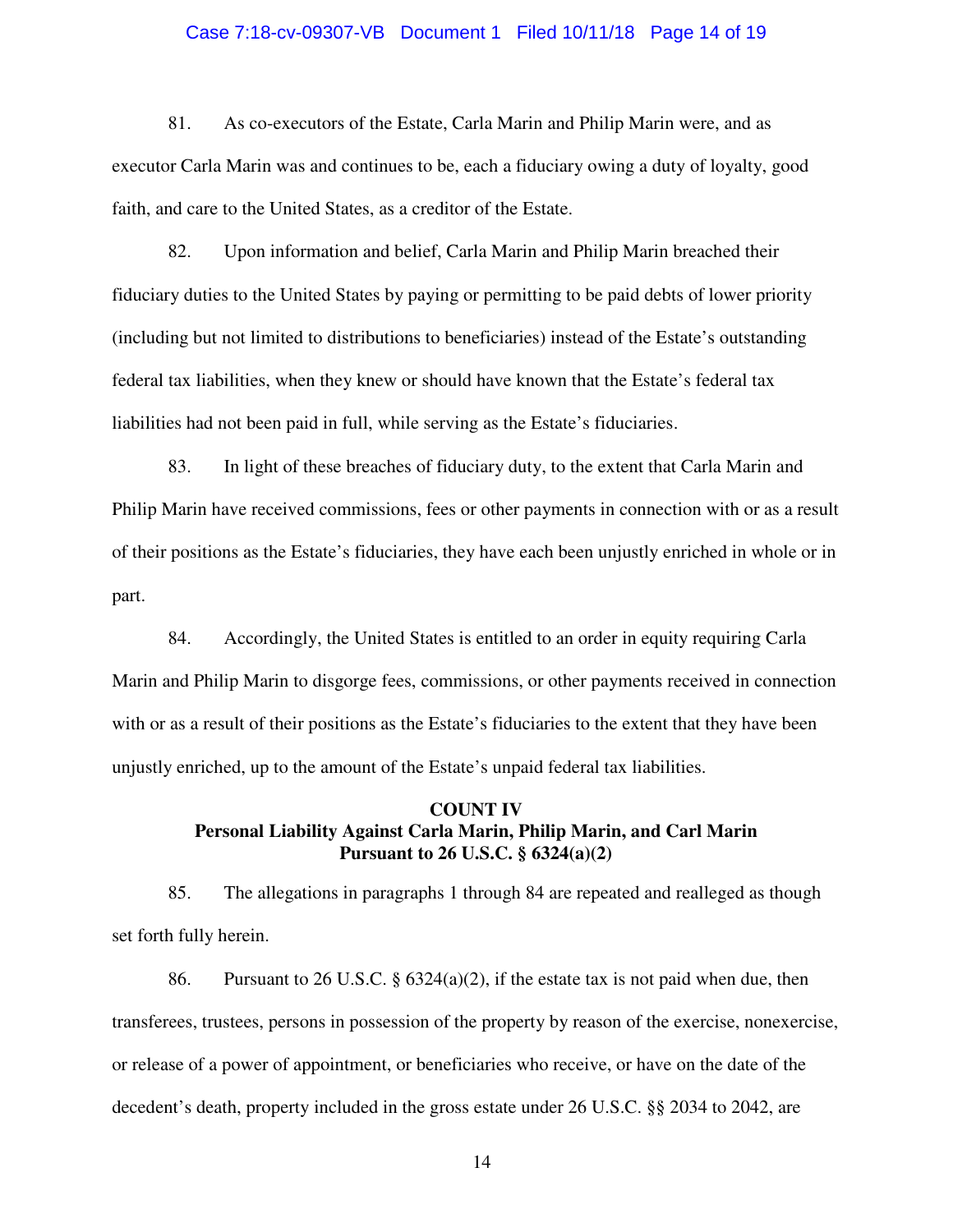## Case 7:18-cv-09307-VB Document 1 Filed 10/11/18 Page 15 of 19

personally liable for such tax to the extent of the value, at the time of the decedent's death, of such property.

87. To the extent that Carla Marin, Philip Marin, and Carl Marin received funds of the Estate, or had such funds applied to their benefit, they are transferees, trustees, persons in possession of the property by reason of the exercise, nonexercise, or release of a power of appointment, and/or beneficiaries of the Estate.

88. The federal tax liabilities of the Estate remain unpaid.

89. Accordingly, the United States is entitled to judgment that Carla Marin, Philip Marin, and Carl Marin are each personally liable for the Estate's unpaid federal tax liabilities, up to the value of the funds or assets they respectively received, or had applied to their benefit, from the Estate pursuant to 26 U.S.C. §§ 2034 to 2042, as of the time of the Decedent's death.

## **COUNT V Personal Liability Against Carla Marin, Philip Marin, and Carl Marin Pursuant to N.Y. EPTL § 12-1.1**

90. The allegations in paragraphs 1 through 89 are repeated and realleged as though set forth fully herein.

91. Pursuant to Section 12-1.1 of the New York Estates, Powers and Trusts Law ("N.Y. EPTL"), distributees and testamentary beneficiaries are liable, to the extent of the value of the funds or property they receive from an estate, for unpaid tax liabilities of the estate.

92. To the extent that Carla Marin, Philip Marin, and Carl Marin received funds of the Estate, or had such funds applied to their benefit, they are distributees and testamentary beneficiaries of the Estate.

93. Upon information and belief, no person in a higher order of liability, as described in N.Y. EPTL § 12-1.2, can satisfy the Estate's tax obligations.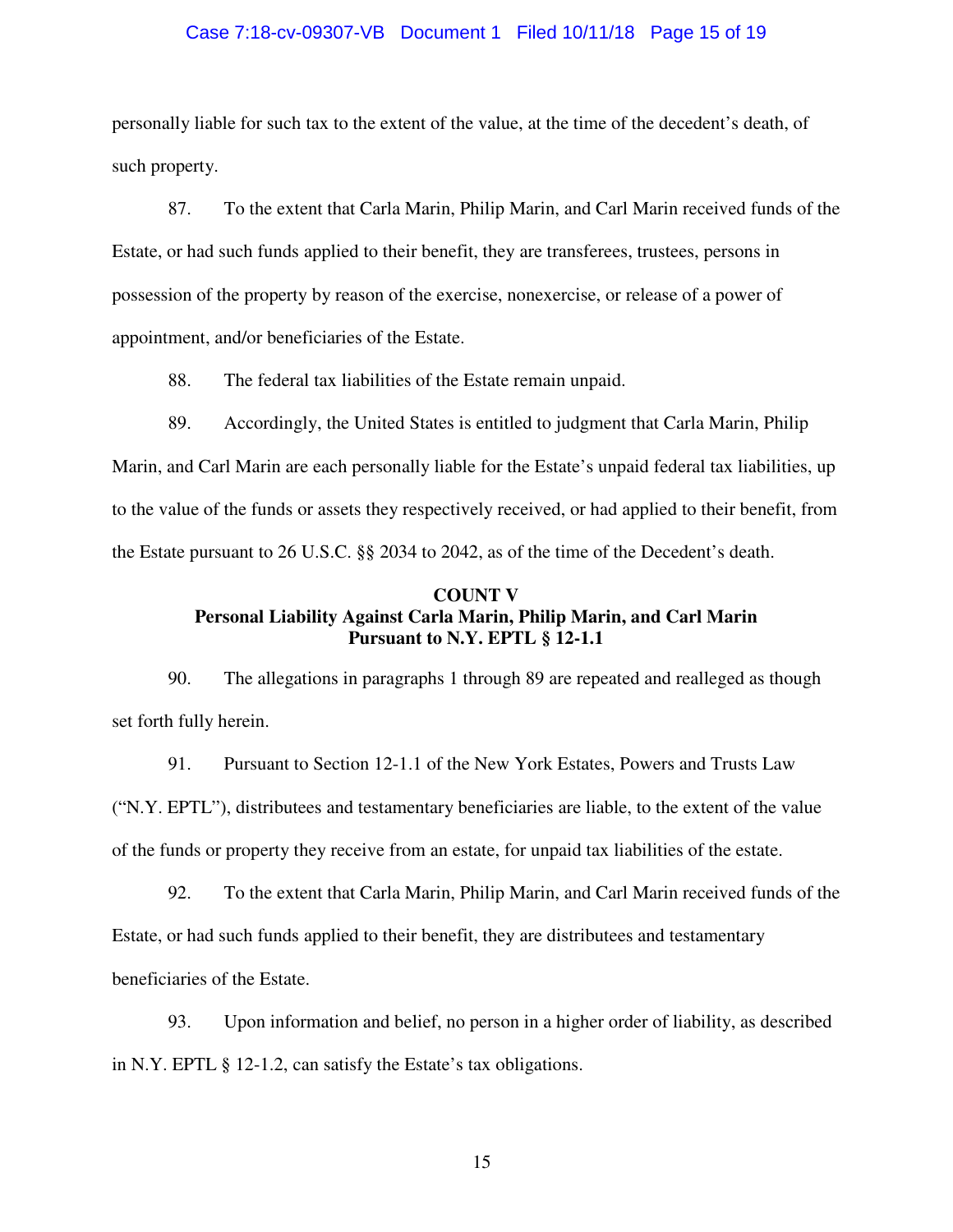# Case 7:18-cv-09307-VB Document 1 Filed 10/11/18 Page 16 of 19

94. To the extent the United States cannot fully satisfy the Estate's tax obligations from the property in the hands of the Estate's personal representatives, or as otherwise set out in N.Y. EPTL § 12-1.1(b), Carla Marin, Philip Marin, and Carl Marin are personally liable under N.Y. EPTL § 12-1.1, for the lesser of the outstanding federal tax liabilities of the Estate or the amount was transferred to them from the property of the Decedent.

95. The federal tax liabilities of the Estate remain unpaid.

96. Accordingly, the United States is entitled to judgment that Carla Marin, Philip Marin, and Carl Marin are each personally liable for the Estate's unpaid federal tax liabilities, up to the value of the funds they respectively received, or had applied to their benefit, from the Estate.

## **COUNT VI Judgment of Foreclosure Against the Estate Properties and Appointment of Receiver**

97. The allegations in paragraphs 1 through 96 are repeated and realleged as though set forth fully herein.

98. Federal tax liens under 26 U.S.C. § 6321 arose upon all assets of the Estate as of the assessments on the dates set out in paragraphs 25 and 36 above, including upon each of the Estate Properties listed in the Estate Tax Return.

99. As a result of the neglect, refusal, or failure of the Estate and its executor, Carla Marin, to provide for payment of these assessments, after notice and demand, the Estate's federal estate tax debts remain unpaid.

100. Pursuant to 26 U.S.C. § 7403, the United States is entitled to enforce its liens upon the Estate Properties, and to have such property sold at a judicial sale free and clear of all rights, titles, claims, and interests of the parties, including any rights of redemption, and to have the proceeds distributed, after the payment of the cost of sale and any real estate taxes due and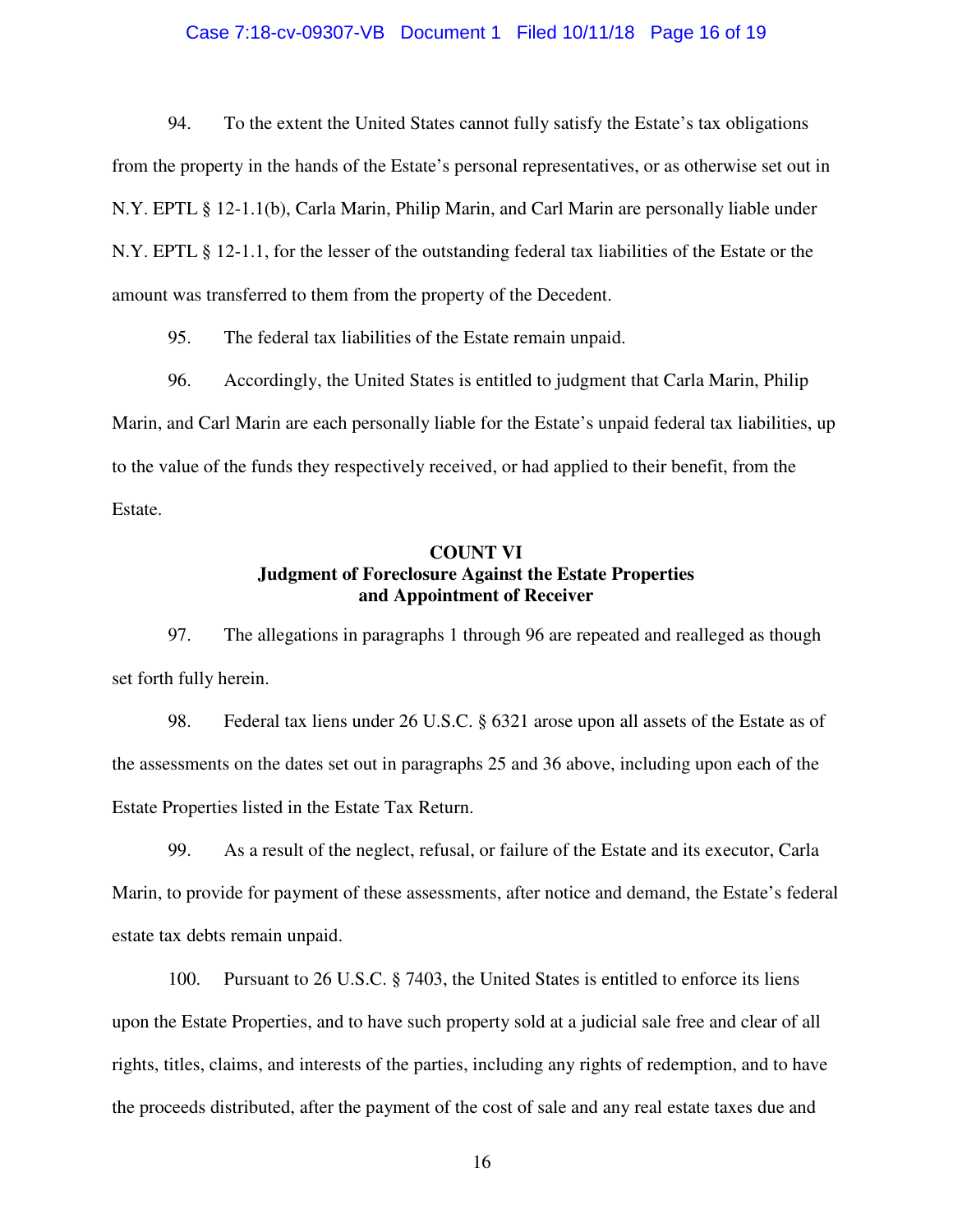## Case 7:18-cv-09307-VB Document 1 Filed 10/11/18 Page 17 of 19

owing under 26 U.S.C. § 6323(b)(6), to the United States or as otherwise determined by the Court.

101. Pursuant to 26 U.S.C. § 7402(a), the Court has the jurisdiction to make and issue an order appointing a receiver as may be necessary or appropriate for the enforcement of the internal revenue laws. Additionally, pursuant to 26 U.S.C. § 7403(d), the Court may appoint a receiver to enforce the United States' liens.

102. In order to protect the value of the United States' interest in the Estate Properties, and in order to enforce the United States' tax liens upon such interest, it is necessary and appropriate to appoint a receiver who is authorized to liquidate the Estate Properties, and operate them as needed until they can be liquidated, with the proceeds to be distributed to such parties and in such amounts as the Court determines.

## **COUNT VII Request for Accounting of Estate Assets**

103. The allegations in paragraphs 1 to 102 are repeated and realleged as though set forth fully herein.

104. Pursuant to 26 U.S.C. § 6321, on the dates of assessment set out in paragraphs 25 and 36 above, federal tax liens arose in favor of the United States upon all of the Estate's property and rights to property of the Estate.

105. The United States therefore requests that the Court order Carla Marin, in her capacity as executor of the Estate, to provide an accounting of all assets of the Estate, including any and all assets that have been transferred from the Estate to any individual or entity.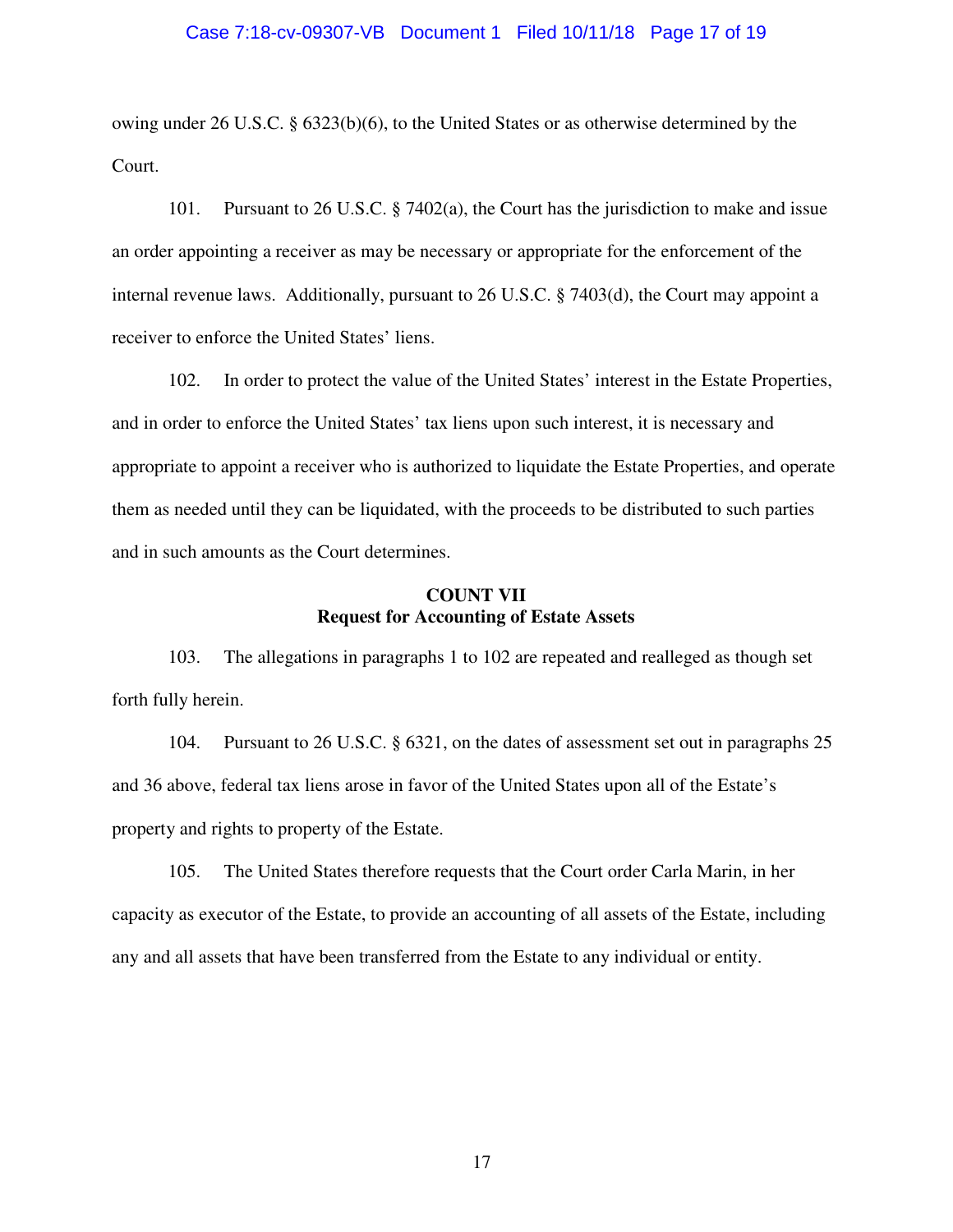## **RELIEF REQUESTED**

WHEREFORE, Plaintiff the United States of America respectfully requests that the Court enter judgment:

(a) reducing to judgment the Estate's unpaid federal estate tax liability, including interest, fees, and any other statutory additions thereto;

(b) declaring that Carla Marin and Philip Marin are each personally liable in the amount of payments from the Estate (excluding any payments to parties with priority claims senior to those of the United States) that they made or permitted in their positions as estate representatives, up to the amount of the Estate's unpaid federal tax liabilities;

(c) ordering Carla Marin and Philip Marin to disgorge fees, commissions, or other payments received in connection with or as a result of their positions as the Estate's fiduciaries to the extent that they have been unjustly enriched, up to the amount of the Estate's unpaid federal tax liabilities;

(d) declaring that Carla Marin, Philip Marin, and Carl Marin are each personally liable for the Estate's unpaid federal tax liabilities, up to the value of the funds and/or property they respectively received, were transferred, or had applied to their benefit, from the Estate;

(e) determining and adjudging that the United States has valid and subsisting federal tax liens in the Estate Properties;

(f) enforcing the United States' federal tax liens against the Estate Properties, appointing a receiver pursuant to 26 U.S.C. § 7403(d) who is authorized to liquidate the Estate Properties and operate the Estate Properties as needed until they can be liquidated, and ordering that those properties be sold free and clear of all rights, title, liens, claims, and interests of the parties, including any rights of redemption, and distributing the proceeds, after the payment of the costs of sale, to United States;